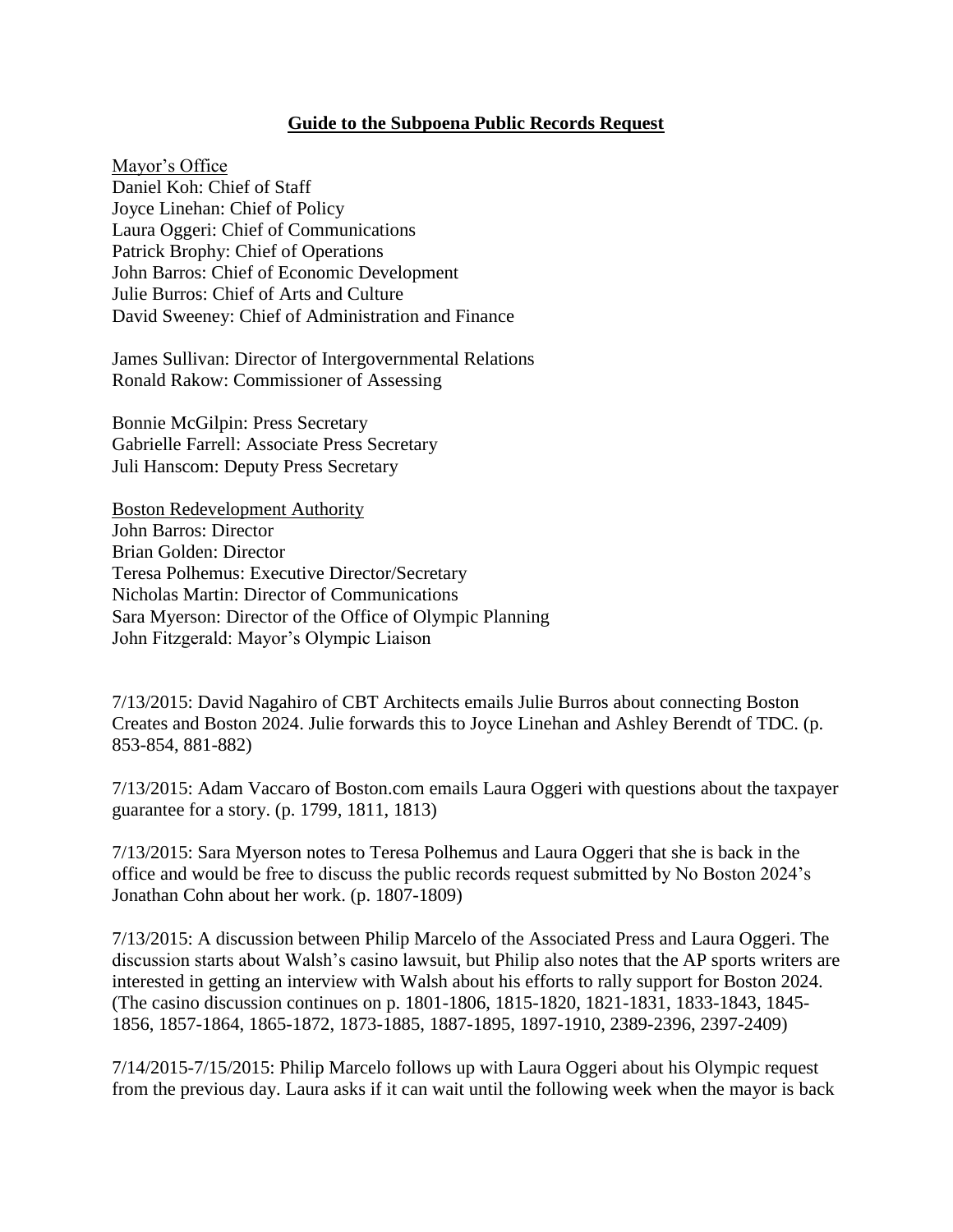from Rome, but Philip notes that his deadline is that Friday. She answers clarifying questions about the Mayor's involvement with boosting public support for the bid. (1941-1950, 1951-1960, 1961-1971, 2031-2041, 2045-2062, 2063-2074, 2075-2087, 2117-2137, 2187-2198, 2199-2211, 2213-2227)

7/14/2015: Susanne Cameron of Citi forwards an [op-ed](http://cognoscenti.wbur.org/2015/07/13/boston-2024-olympics-small-business-jean-horstman) by Interise CEO Jean Horstman in WBUR's Cognoscenti to Joyce. Susanne notes that she wants to get a meeting between Jean and John Barros. (p. 887-889)

7/14/2015: John Tobin, VP of Community Affairs at Northeastern University, emails Patrick Brophy about a 10/1 meeting between Marty Walsh and Lord Mayor Doyle of Melbourne. In light of the Olympics and IndyCar, "City Activation, Big events, [and] conference attraction and management" are presented as potential topics. (p. 197-198)

7/15/2015: An exchange between Jonathan Cohn of No Boston 2024 and Henry Luthin, First Assistant Corporation Counsel, and Caroline Driscoll, Assistant Corporation Counsel, about a public records request. (p. 2009-2015)

7/16/2015: Bonnie McGilpin sends out a statement from Marty Walsh on his meeting with the USOC to a group of reporters. (p. 383, 385, 387, 389, 391, 393-394, 395-396)

7/16/2015: Cambridge City Councilor Nadeem Mazen emails Dan Koh about scheduling a meeting with No Boston 2024's Robin Jacks. (p. 1429-1432)

7/16/2015: Tom Rutledge, an investor who created the Boston 2024 Hacks website, sends out an email (which includes Dan Koh as a recipient) detailing his thoughts on how to make the bid better. (p. 1445-1448)

7/16/2015: Teresa Polhemus forwards one of Jonathan Cohn's Widett Circle-focused records request to Nicholas Martin, Laura Oggeri, John Fizgerald, Sara Myerson, and Brian Golden. (p. 2139-2140)

 $7/16/2015$ : Constituent complaint to [mayor@boston.gov](mailto:mayor@boston.gov) detailing arguments for why the city should not host the Olympics: "The only 'winners' in this will be the individuals and special interest groups who can obtain sweet heart deals to construct the single use facilities that this event will require." (p. 929-931)

7/17/2015: Taylor Connolly (Special Assistant, Sports, Tourism, & Entertainment) emails Meghan Aldridge (Deputy Chief of Staff) with a request from the state tourism and sports marketing offices for a letter of support from Walsh for New England's bid to host Wrestlemania in 2017, 2018, or 2019. The event would be held at Gillette Stadium, with preliminary events and lodging potentially in Boston. Meghan runs it by Joyce Linehan, who notes that Meghan should check in with IGR (Intergovernmental Relations). Meghan brings Kenneth Brisette (Director of Sports, Tourism, & Entertainment) and James Sullivan into the conversation. More details are introduced, and Taylor drafts a letter. (p. 971-972, 973-975, 977-981, 983-987, 989-992)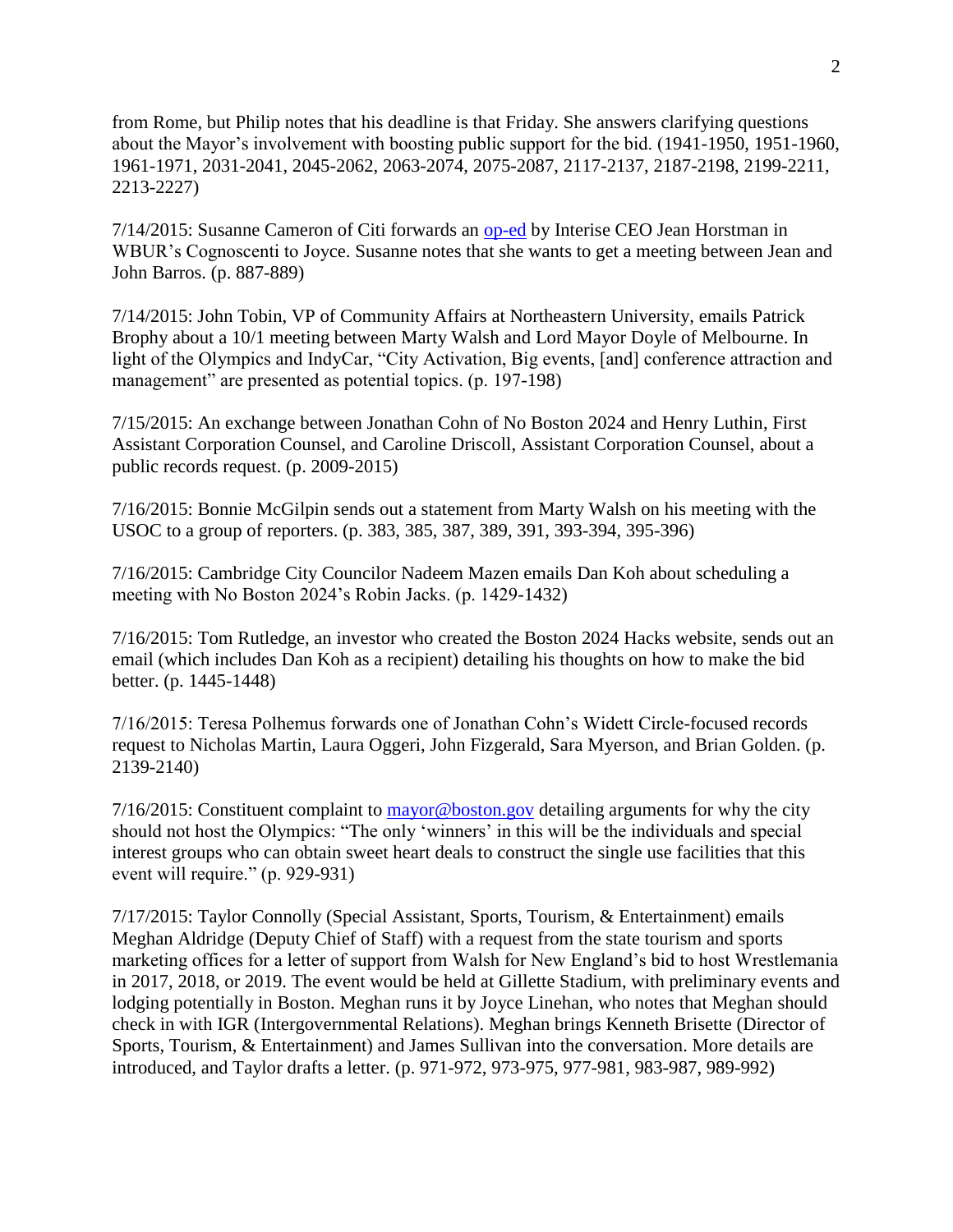7/17/2015: Constituent complaint on the Mayor's Hotline: "Caller would like to know why the Mayor keeps advocating for the Olympics while the majority of residents are opposed to hosting." (p. 967)

7/17/2015: The response to a public records request submitted by Dig's Emily Hopkins (p. 2265)

 $7/17/2015 - 7/22/2015$ : Erin Smith of the Herald asks Laura for the \$25m insurance policy taken out for the bid, noting that all she currently has is the binder agreement from earlier in the year. Laura notes that the binder is "what the City has in its possession regarding the insurance" and attaches an additional document. Laura gives effectively the same response after conferring with legal. A long back-and-forth ensues. (p. 2277, 2279, 2281-2282, 2283-2284, 2289-2291, 2293- 2295, 2297-2299, 2303-2306, 2307-2310, 2311-2315, 2317-2321, 2339-2344, 2345-2350, 2381- 2387, 2411-2418, 2647-2654, 2655-2662, 2663-2671, 2673-2681, 2682-2691, 2711-2720, 2721- 2730, 2731-2741, 2743-2753, 2755-2765, 2769-2779, 2785-2795, 2805-2816, 2821-2832)

7/20/2015: Laura Oggeri gives a statement to Jack Encarnacao of the Herald regarding salary disclosure. (p. 2353)

7/20/2015: Laura Oggeri forwards Dan Koh her 6/23 response to Jack Encarnacao with a statement she gave for Walsh on salary disclosure. (p. 1521)

7/20/2015: Chris Lange from Elizabeth Warren's office asks James Sullivan if Walsh has taken a stance on Councilor Tito Jackson's question about releasing the bid book. Laura Oggeri responds, "No statement since he is in Rome." (p. 533-536, 537-541, 543-547)

7/21/2015: Adam Vaccaro of Boston.com asks Laura Oggeri if Walsh has a stance Tito Jackson's subpoena. Her response is that the mayor is in Rome. (p. 2577, 2579, 2581, 2583- 2584, 2585-2586, 2875).

7/21/2015: Michael Levenson of the Globe asks Laura Oggeri if he can get the docs to Jonathan Cohn of No Boston 2024's records request on Joyce Linehan when they are released. (p. 2607, 2609, 2610)

7/21/2015: Katie Kingsbury of the Globe editorial board emails Dan Koh to ask if Walsh would be interested in writing an op-ed for their feature on the future of Widett Circle. Kingsbury notes that Widett "holds great progress as a new Boston neighborhood." (p. 1641, 1643-1644, 2693- 2694)

7/21/2015: Laura Oggeri responds to an inquiry from Kyle Clauss of Boston Magazine about a discrepancy in the documents received by No Boston 2024's Jonathan Cohn for his records request on Dan Koh. (p. 2557-2559)

7/22/2015: Andy Metzger (SHNS) asks Bonnie McGilpin whether Walsh supports the subpoena. She responds, "He is in Rome." (p. 623, 625, 627-628, 629)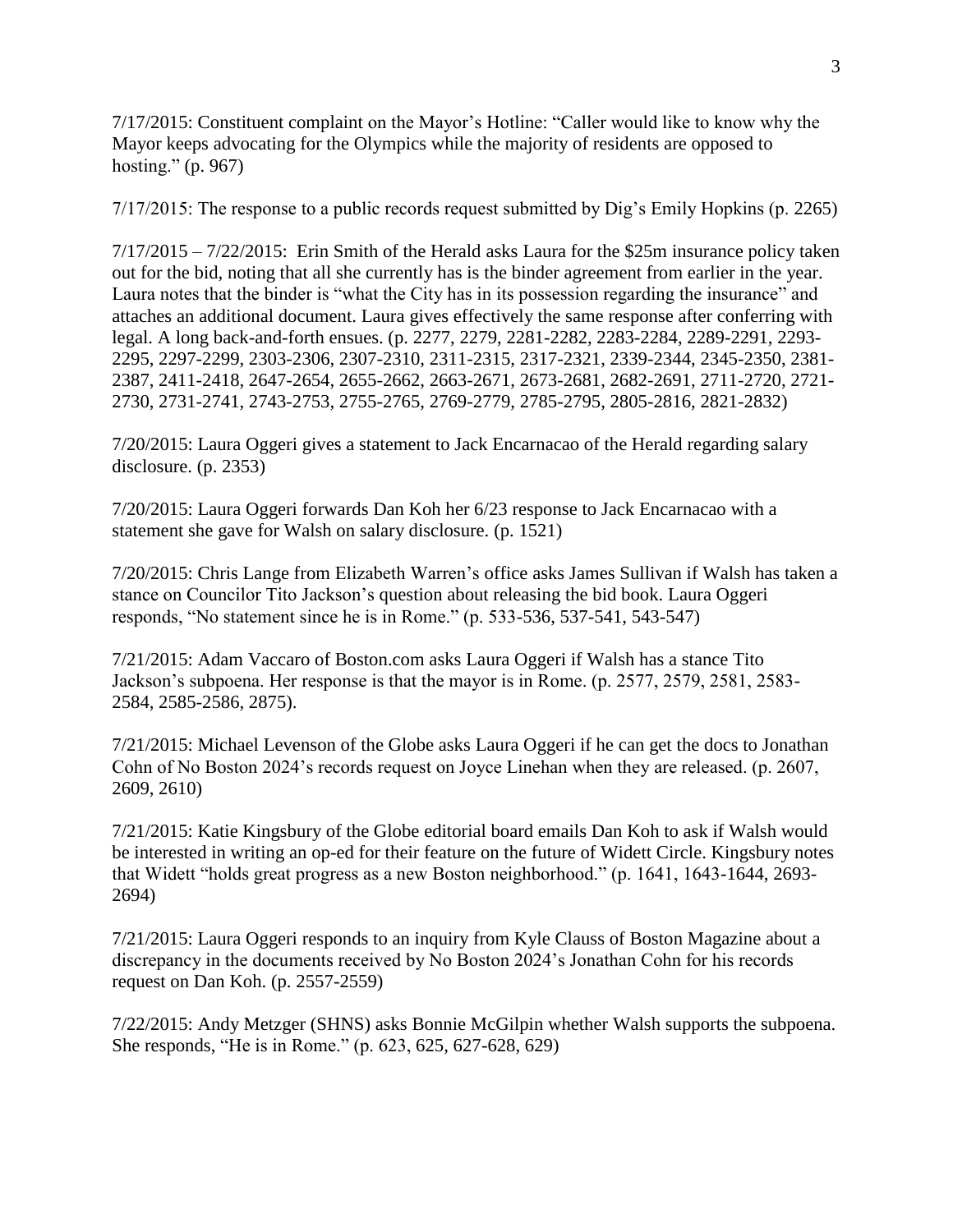7/22/2015: Tajunique Thompson, graphic designer at the BRA, distributes the Twitter graphic for the Mattapan meeting. Gabrielle Farrell asks Laura Oggeri if it's okay to start promoting it. Laura says to do so Friday morning. (p. 631-632, 633-634, 2801-2803, 2817-2819, 2837-2840)

7/22/2015: Adam Castiglioni (hospitality professional who blogs at http://www.bostonhospitalityindustry.com/) asks Bonnie McGilpin (cc'ing Laura Oggeri, Juli Hanscom, and Dan Koh) why we can't see the "whole original Olympics bid" and whether Walsh has a comment on the Globe article about the delay of the City Council vote on a subpoena. The response, given at 4:24 PM: "The Mayor is in Rome." (p. 635, 637-638, 639-640)

7/22/2015: Although the response "The Mayor is in Rome" was given less than two hours prior, a formal statement from Walsh is given out by Bonnie McGilpin to the press at 6:12 PM. (p. 641-642)

7/22/2015: Juli Hanscom asks Laura Oggeri, Bonnie McGilpin, and Gabrielle Farrell discuss how to handle social media for Walsh's statement: "Tweet a link to the whole statement?" Laura says to stick to the email. (p. 643-644, 645-647, 651-652, 653-655, 659-661)

7/22/2015: Andy Metzger of State House News Service emails Bonnie McGilpin, noting "This sounds like big news." Re: the press release and asking a confirmation question. Bonnie says he should ask Boston 2024 specifically for any questions he has of them. (p. 649-650, 657-658)

7/22/2015: Philip Marcelo (AP) asks Laura Oggeri if there is "any particular reason" why the Mayor's Office won't just provide the bid: "assume you guys have a copy of the full unredacted thing, yes?" Laura says they do not. (p. 663-665, 667-670)

7/22/2015: Adam Vaccaro asks Laura Oggeri if the documents were meant to be attached to the statement. She notes that Boston 2024 will be providing them. (p. 2847, 2849, 2851)

7/23/2015: Ronald Rakow, David Sweeney, and Bonnie McGilpin discuss questions from the Globe's Andrew Ryan about property tax breaks, and then Bonnie gets back to him. His questions were the foundation for a [story](https://www.bostonglobe.com/metro/2015/08/01/boston-doesn-keep-track-dozens-property-tax-breaks-its-books/TZ3yKx7AYe31HQ67k2phxO/story.html) the following week. (p. 689-695, 697-702, 703-708)

7/24/2015: Ronald Rakow, David Sweeney, and Bonnie McGilpin discuss the follow-up questions sent by Andrew Ryan for the story mentioned above. Sweeney and Rakow show clear irritation. (p. 793-797, 801-805, 807-812, 813-818, 819-824)

7/24/2015: Corey Saunders, assignment editor for WCVB-TV News Center5, emails the Mayor's communications team noting that, among other things, they are "looking to get sound with [Walsh], please, regarding the release of the original Olympic bid today." (p. 825, 827, 829)

7/24/2015: James Sullivan forwards a State House News Service article about the release of additional bid information to Patrick Brophy with just the word "Pat" as text. (p. 57-60)